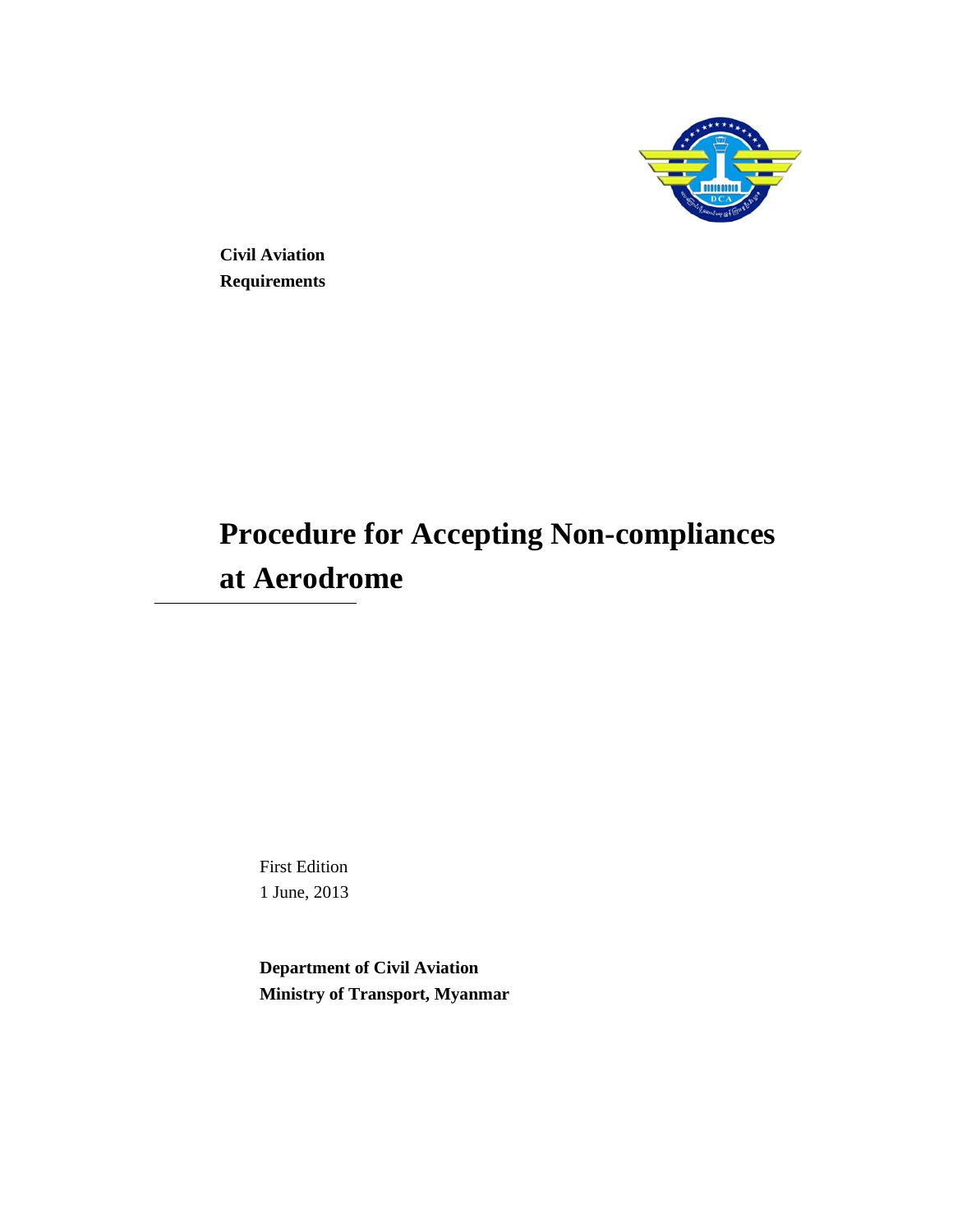# **FOREWORD**

The Department of Civil Aviation (DCA) is responsible under the Myanmar Aircraft Act, 1934, Section 5(b) (*the licensing, certification, inspection and regulation of aerodromes the conditions under which aerodromes may be maintained and the fees which may be charged thereat, and the prohibition or regulation of the use of unlicensed/uncertified aerodromes*;), for the implementation of the safety and the security of Civil Aviation.

This requirement prescribes the detailed guidelines and procedures used by aerodrome regulatory authority to process for accepting non-compliances with the MCAR Part 139 and aerodrome standards. The procedure for accepting non-compliances at aerodrome is one mechanism that aerodrome regulatory authority uses to evaluate aerodrome operators' application of exemptions for non-compliance at their aerodromes whether it will affect safety of aerodrome and safety of aircraft operation.

The responsibility for matters within this requirement is with the Director, Aerodrome Standards and Safety Division.

 $\mathbin{\widehat{\otimes}}$  .

Director General Department of Civil Aviation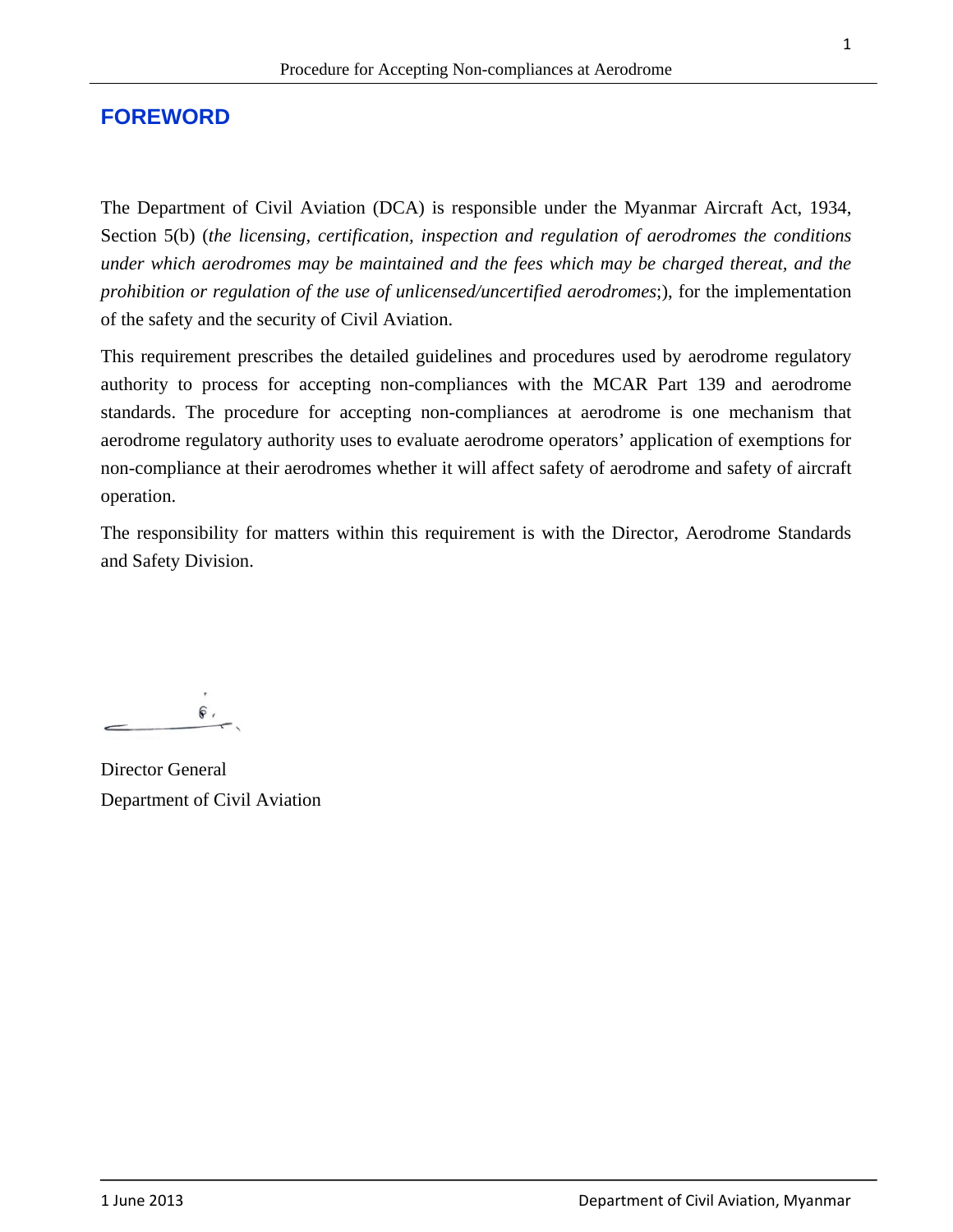# **TABLE OF CONTENTS**

| 3              |
|----------------|
| $\overline{4}$ |
| $\overline{4}$ |
| $\overline{4}$ |
| 5              |
| 5              |
| 7              |
|                |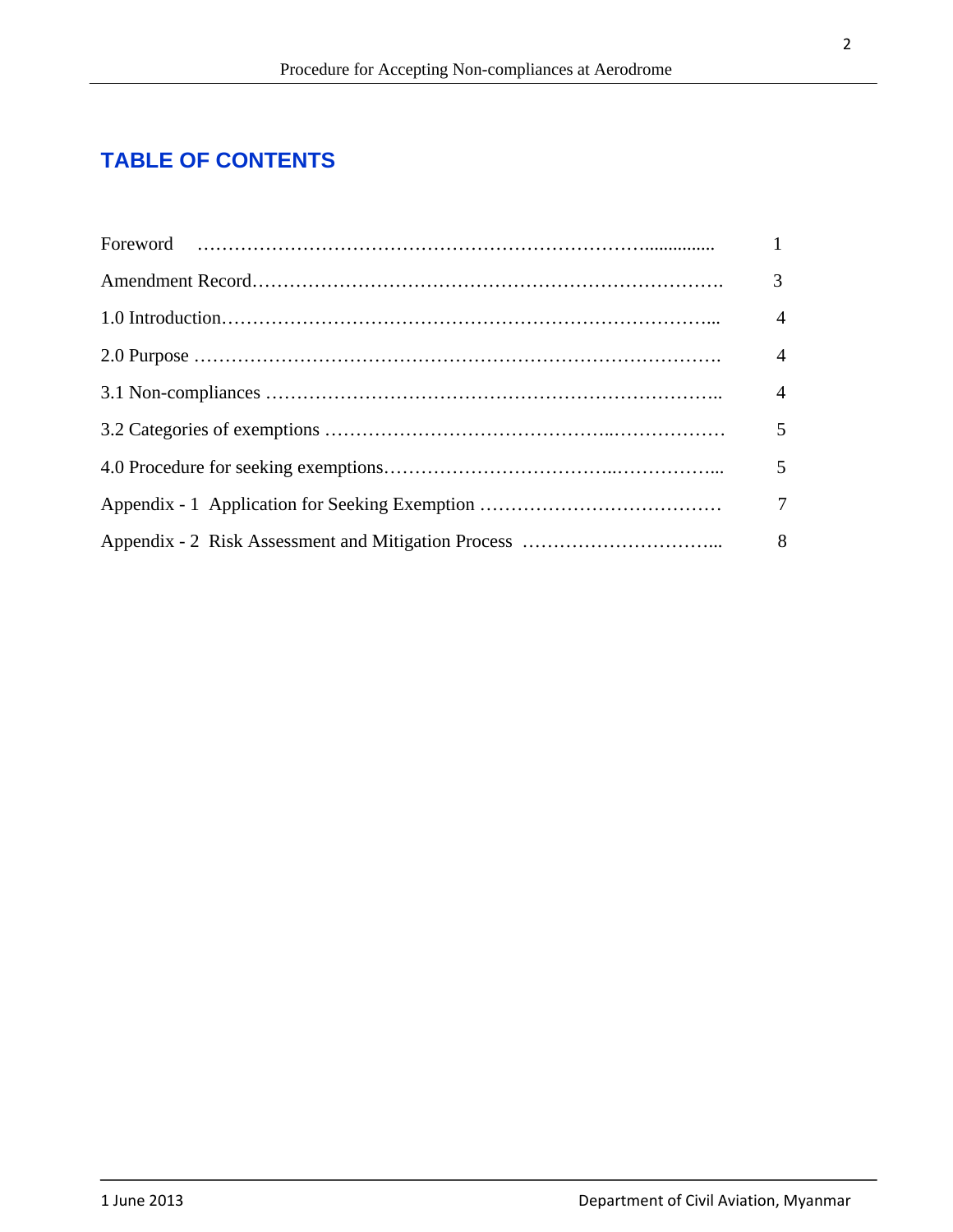# **AMENDMENT RECORD**

The amendments listed have been incorporated into the following amendments.

| <b>Edition</b> |                         | <b>Contents of</b> |                  | <b>Effective</b> |
|----------------|-------------------------|--------------------|------------------|------------------|
|                | Subject                 | <b>Amendments</b>  | <b>Signature</b> | <b>Date</b>      |
| $1st$ edition  | Procedure for Accepting |                    |                  | 1 June 2013      |
|                | Non-compliances at      |                    |                  |                  |
|                | Aerodrome               |                    |                  |                  |
|                |                         |                    |                  |                  |
|                |                         |                    |                  |                  |
|                |                         |                    |                  |                  |
|                |                         |                    |                  |                  |
|                |                         |                    |                  |                  |
|                |                         |                    |                  |                  |
|                |                         |                    |                  |                  |
|                |                         |                    |                  |                  |
|                |                         |                    |                  |                  |
|                |                         |                    |                  |                  |
|                |                         |                    |                  |                  |
|                |                         |                    |                  |                  |
|                |                         |                    |                  |                  |
|                |                         |                    |                  |                  |
|                |                         |                    |                  |                  |
|                |                         |                    |                  |                  |
|                |                         |                    |                  |                  |
|                |                         |                    |                  |                  |
|                |                         |                    |                  |                  |
|                |                         |                    |                  |                  |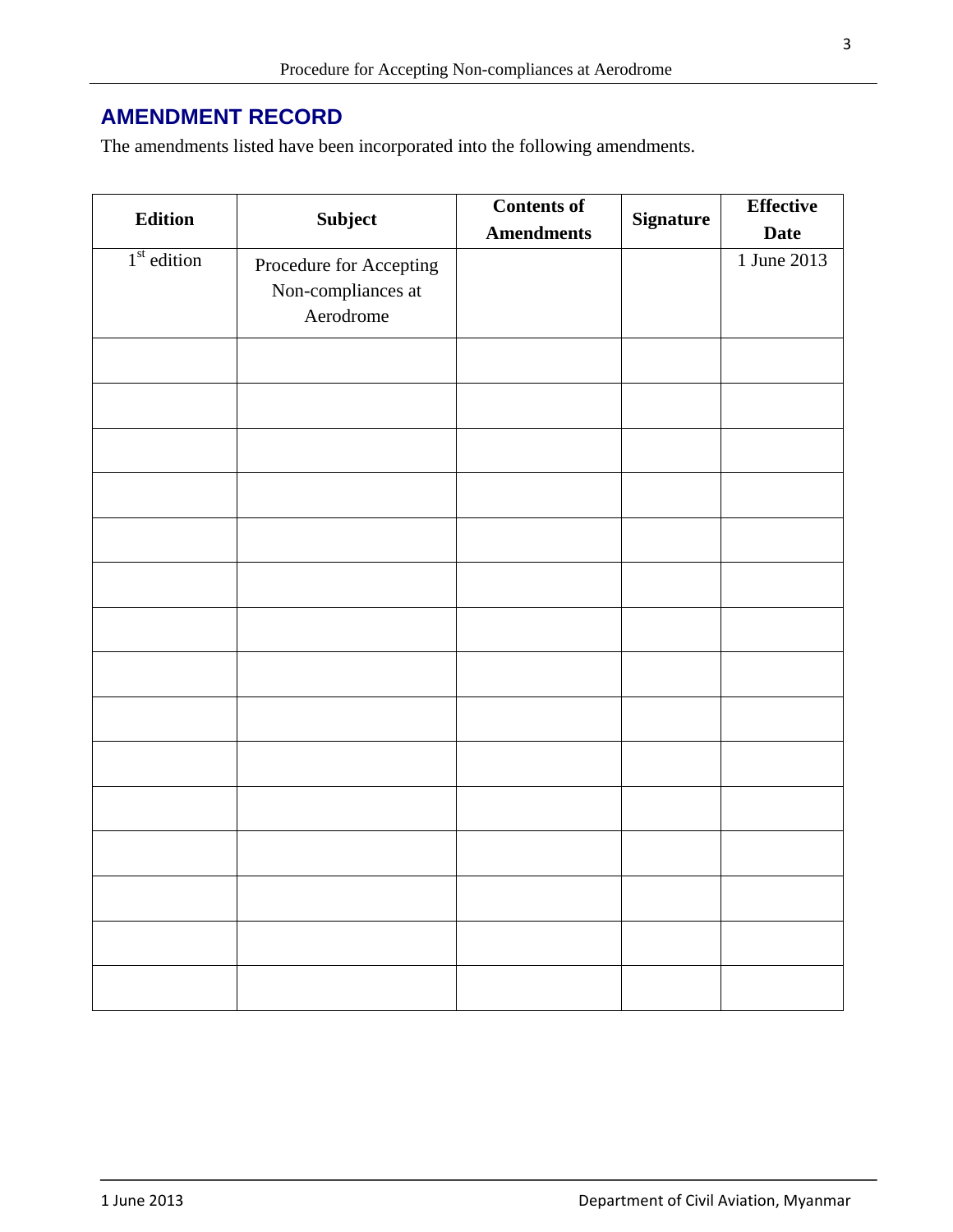## **1.0 INTRODUCTION**

- 1.1 An aerodrome certificate/license holder is expected to comply with the MCAR Part 139, Section 1- Aerodrome Certification and MCAR Part 139, Section 2- Aerodrome Design and Operation Requirements in conjunction with Manual of Aerodrome Standards (MOAS). There may be some circumstances where compliance of requirement have not been followed at an existing aerodrome because of physical constraints and where the facility had been provided earlier and continued to be in operation. Similarly there may be situation where compliance is not possible also for a new aerodrome due to physical constraints. These situations require DCA to have procedures for accepting cases for non-compliance in respect of an aerodrome being issued with a certificate/license.
- 1.2 This requirement is issued in accordance with the provisions contained in 139.17 and 139.19 of the MCAR Part 139, Section 1- Aerodrome Certification. This requirement stipulates the procedures for application and grant of exemptions for non-compliance of MCAR Part 139 and MOAS and safety management system for aerodrome operators.

#### **2.0 PURPOSE**

2.1 The purpose of this requirement is to harmonize the procedure for certification/licensing of aerodromes which do not conform to all the specifications contained in the MCAR Part 139 on Aerodrome Design and Operations Requirement and are required to be complied for certification/licensing of aerodromes.

2.2 When non-compliances are present, the effects on safety needs to be analyzed and compensatory measures and/or limitations on its use to mitigate any non-compliance has to be established. The harmonization of this aspect of the certification/licensing process is therefore important for ensuring safety. The need for an aeronautical study for granting exemptions is recognized by ICAO and contained in Annex 14-Vol 1 as well as in the Safety Management Manual as Safety Assessment Process.

2.3The ultimate goal is to require the non-compliances to be corrected and to deal with the situations where this is not possible, either due to physical constraints like terrain etc.,

#### **3.0 NON-COMPLIANCES**

3.1 Non-compliances are primarily related to the following aspects at the aerodrome for which some examples are given below:

Facilities and equipment

- Visual and non-visual aids.
- Obstacles on the strip and the obstacle limitation surfaces i.e. approach, departure and transitional surfaces.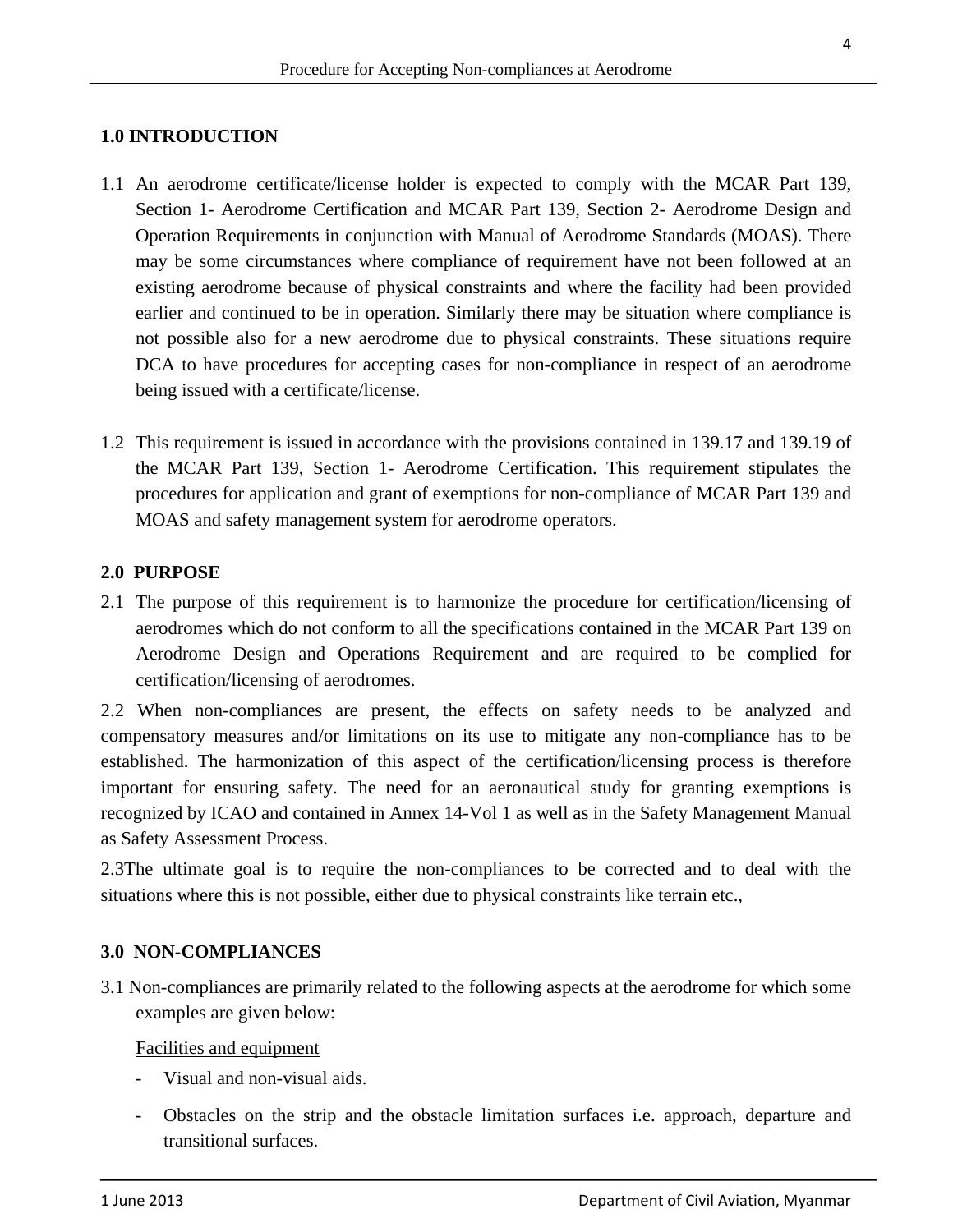- Strip areas dimensions and quality. Inadequate runway strip with, inadequate taxiway width and lack of fillets
- Runway end safety areas
- Runway and taxiway shoulders
- Inadequate runway taxiway separation distances.
- Landing systems.
- Rescue and fire-fighting vehicles and equipment.
- Meteorological equipment.

#### Services and operational procedures

- Rescue and fire-fighting services
- Meteorological services
- Low visibility procedures
- 3.2 Categories of Exemptions

Exemptions for non-compliance shall be:

- i. **Temporary Exemptions:** where the non-compliance is expected to be removed and inter operability is the predominant aspect of the requirement, such as mandatory signs, availability of runway strip etc.
- ii. **Permanent Exemptions:** where non-compliance is not reasonably, be removed and inter operability is not the predominant aspect of the requirement, such as the infringement of high ground into an obstacle limitation surface etc.

## **4.0 PROCEDURE FOR SEEKING EXEMPTIONS**

- 4.1 The aerodrome certificate/license holder shall submit separate application for each noncompliance in the prescribed proforma for seeking exemption (Appendix 1).
- 4.2 The application for exemption shall be supported with the reasons for non-compliance, safety assessment reports, means of mitigation and indication as to when compliance can be expected.
- 4.3 An application for a standard exemption includes:
	- 4.3.1 the applicant's name and address. Name of aerodrome where exemption is being sought. (Aerodrome certificate/license number to be quoted if already issued)
	- 4.3.2 the relevant provisions of Civil Aviation Requirements for which the exemption is sought.
	- 4.3.3 In case of exemption sort for non-compliance with the national legislation, regulation, standards and procedures, then an investigation report including the cost benefit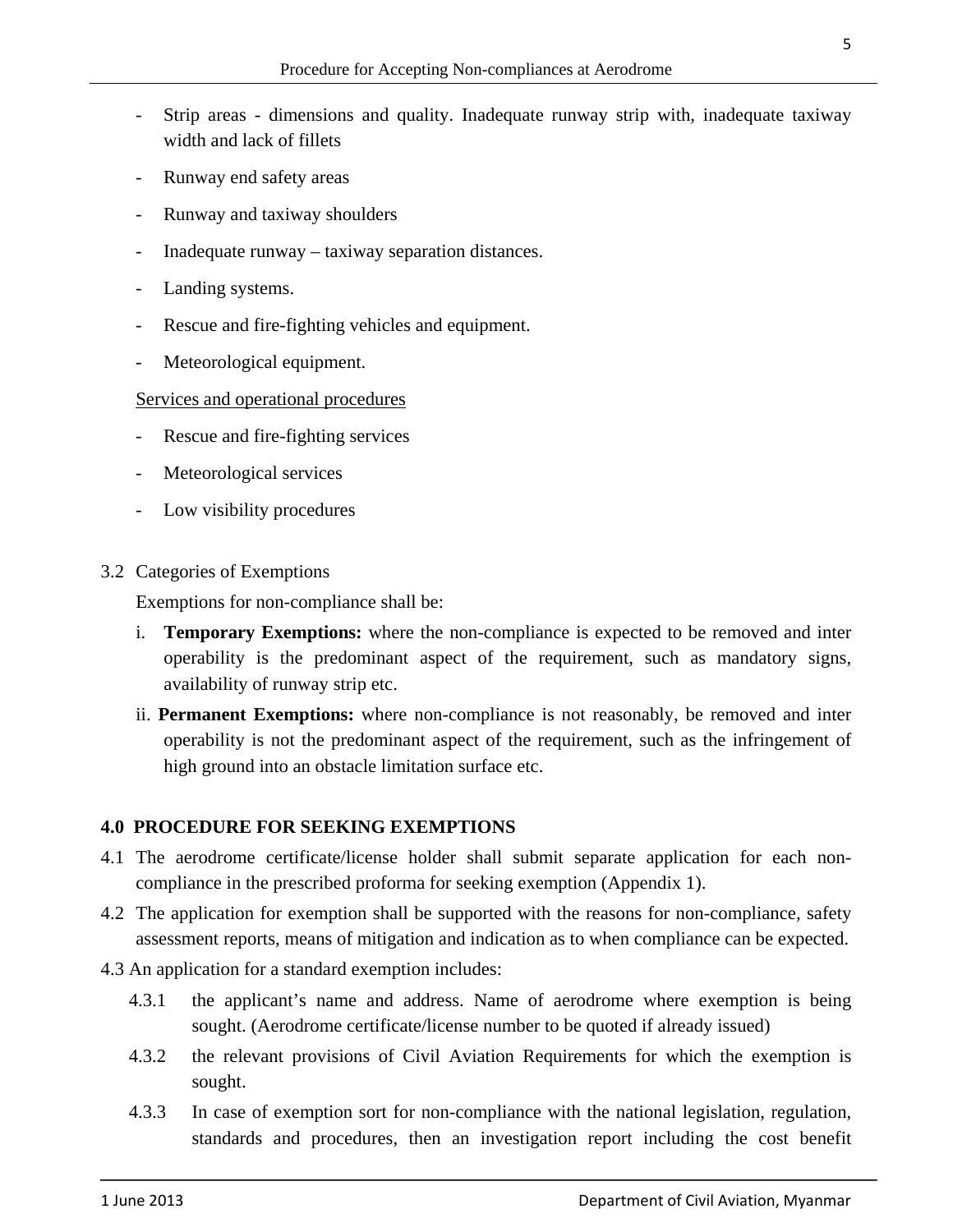analysis must be attached to the application for exemption. The investigation report should include safety assessment report prepared in accordance with MCAR-Safety Management System for aerodrome operators .

- 4.3.4 whether the exemption will affect a particular kind of operation, the details thereof.
- 4.3.5 the category under which exemption sought (temporary/ permanent) and justifiable reasons why the applicant needs the exemption. The reasons provided should be detailed and self-explanatory.
- 4.3.6 the period for which the exemption is required.
- 4.3.7 The action plan for rectification and review of non-compliance for temporary exemption, including the mitigation measures adopted for ensuring the safety during the exemption period.
- 4.3.8 In case of permanent exemption is sought, the applicant has to indicate the mitigation measures adopted to reduce the risk arising due to non-compliance after carrying out a safety assessment.
- 4.3.9 undertaking by the certificate/license holder that he shall annually review the conditions or mitigation measures and any other resultant non-compliance in particular when any significant changes in the activity or aerodrome development is proposed
- 4.4 The applicant should provide adequate information in the prescribed proforma for consideration for granting exemptions with supporting documents. Failure to provide adequate information may delay processing / refusal of the application.
- 4.5 The DCA after examining the applications for exemptions may exempt, in writing, an aerodrome operator from complying with specific provisions of the MCAR and may impose conditions for such exemptions to ensure the safety and regularity of aircraft operation.
- 4.6 On approval of the exemption, it shall be included in the aerodrome manual and in AIP.
- 4.7 On removal of the exemption the certificate/license holder shall notify the same to the DCA and after approval of DCA, the same shall be deleted from Aerodrome manual and AIP.
- 4.8 The exemption granted shall be reviewed during renewal of the certificate/license.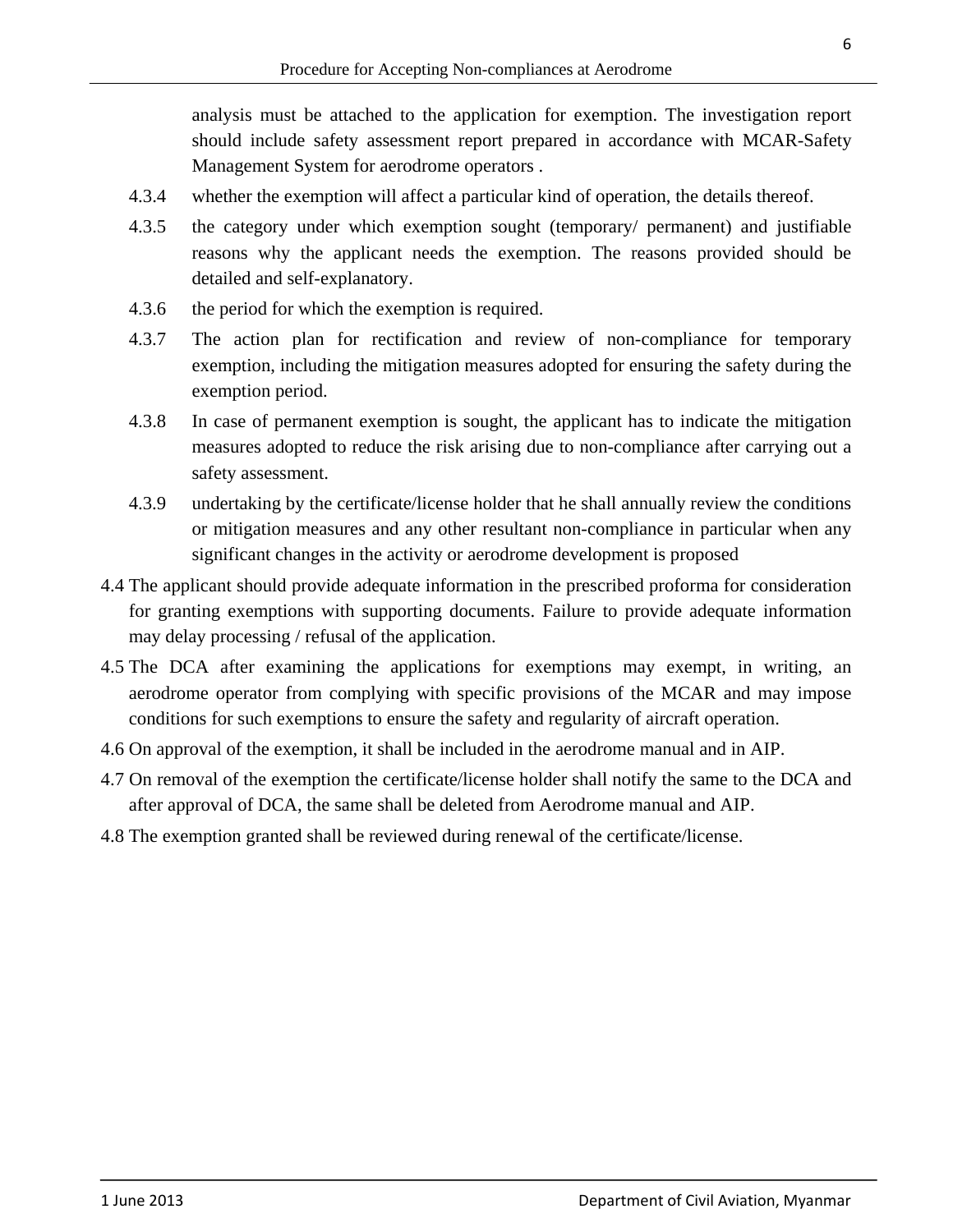#### **Appendix - 1**

#### **APPLICATION FOR SEEKING EXEMPTION** (In duplicate)

#### 1. 1. **DETAILS OF APPLICANT**

- 1.1 Name of Aerodrome:
- 1.3 Aerodrome Certificate Number:
- 1.4 Full name of applicant (in capital letters):

#### **2. DETAILS OF EXEMPTION SOUGHT**

- 2.1 Relevant provisions of National Regulations, MCAR and Aerodrome Standards for which exemption is sought:
- 2.2 The category under which exemption sought (TEMPORARY/ PERMANENT):
- *2.2.1* Reasons why the exemption is needed *(The reasons provided should be detailed and self explanatory):*
- 2.3 Period for which exemption is required:
- 2.4 If the exemption will affect a particular kind of operation, the details thereof:
- 2.5 For temporary exemption, the action plan for rectification and review of non-compliance, including the mitigation measures adopted for ensuring the safety during the exemption period:
- 2.6 For permanent exemption, the mitigation measures adopted to ensure safety of aircraft operation. Complete *safety assessment report* shall be enclosed:

I hereby certify that the forgoing information is correct in every respect and no relevant information has been withheld. I also undertake the responsibility for annually reviewing the conditions or mitigation measures and any other resultant non-compliance in particular when any significant changes in the aerodrome activity and development are proposed.

#### SIGNATURE OF APPLICANT

| (in capital letters) |
|----------------------|
|                      |
| (with official seal) |

Note:

- i) It is an offence to make any false representation with the intent to deceive, for the purpose of procuring exemption.
- ii) Application not completed in all respect and not accompanied with relevant enclosures is likely to be rejected.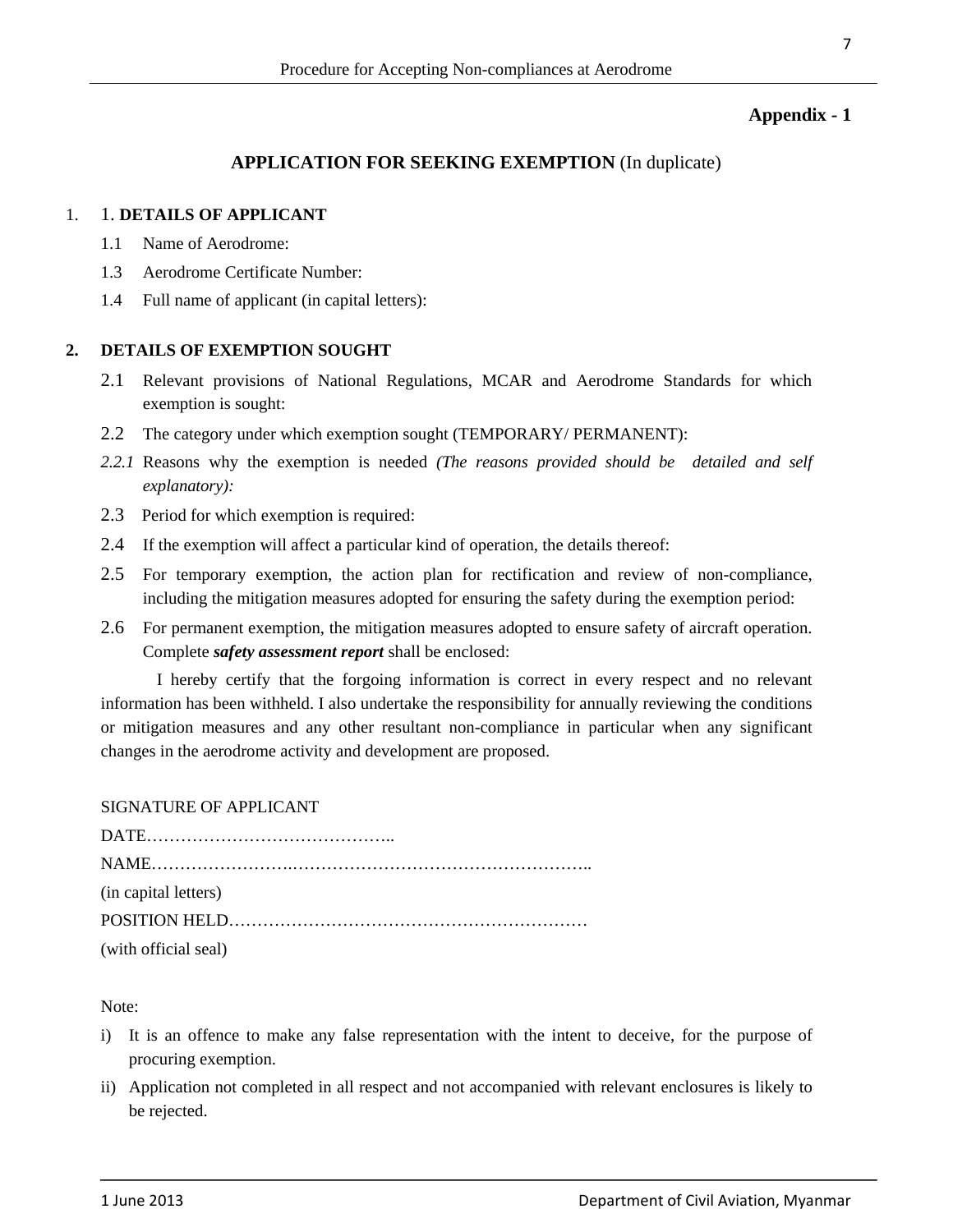#### **Appendix - 2**

#### **RISK ASSESSMENT AND MITIGATION PROCESS**

#### **1.0 Introduction**

1.1 Risk assessment and mitigation is a structured and systematic process for the identification of hazards and the assessment of the risk associated with each hazard, or group of hazards. The acceptability of the risks is determined by comparing the assessed level of risk to the predetermined safety assessment criteria shown in Table 1, 2, 3  $\&$  4, or Safety Objectives.

1.2 ICAO Annex 11 Air Traffic Services (paragraph 2.26.5) requires that any significant safetyrelated change to the ATC system shall only be implemented after a safety assessment has demonstrated that an acceptable level of safety will be maintained. Therefore, any new system or any change to an existing system should be assessed through a structured risk assessment and mitigation process.

1.3 ICAO Annex 14 Aerodromes (paragraph 1.4) places a similar requirement on Certification of Aerodromes.

1.4 ICAO published an Information Paper (No.9) for the ICAO 11th Air Navigation Conference containing a draft of 'The Manual on Safety Management for Air Traffic Services'. This was subsequently updated and published as ICAO Doc. 9859.

## **2.0 When Risk Assessment and Mitigation is Required**

2.1 Although it is not possible to produce an exhaustive list detailing every circumstance requiring risk assessment the following are some typical examples where such an assessment would be required:

a) Implementation of new, or changes to, communications, surveillance or other safety-significant systems and equipment, including those providing new functionality and/or capabilities.

b) Physical changes to the layout of runways and/or taxiways at an aerodrome.

c) Physical changes to apron road schemes.

d) Introduction of a new aircraft type or class to an aerodrome.

e) Development or modifications of aerodrome procedures, including new procedures to operate at the aerodrome premises, changes to fire and rescue procedures etc.

f) Changes/Establishment of training or re-training of operational and technical staff.

g) A change to separation minimum to be applied within an airspace or at an aerodrome.

h) New operating procedures, including departure and arrival procedures, to be applied within an airspace or at an aerodrome.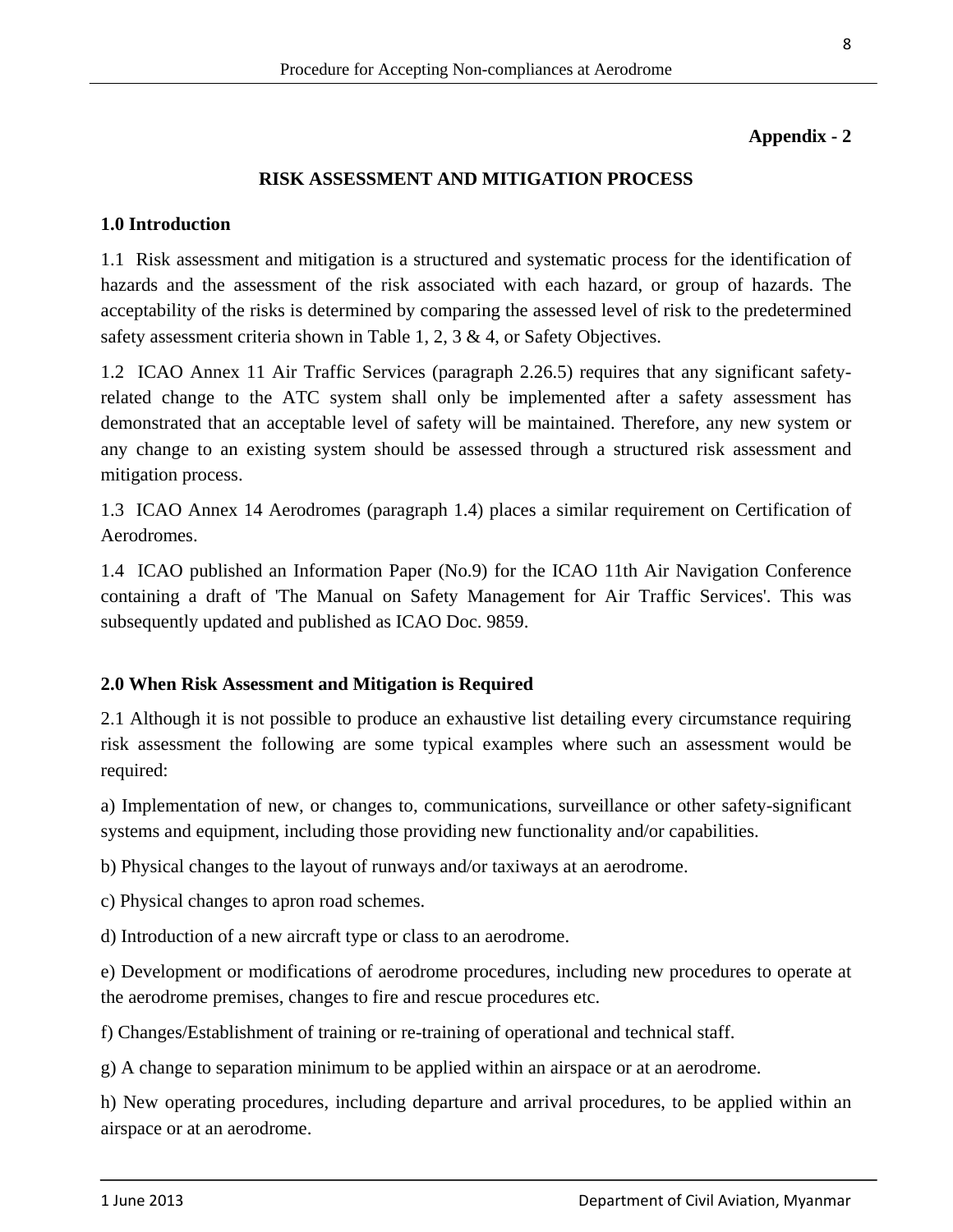j) A resectorisation of the airspace.

k) Introduction of a new Safety Management System (SMS) for an organisation, where the SMS requires Risk Assessment of the systems that it covers.

2.2 Confidence in safety is required before any changes to a system are put into service; the risk assessment and mitigation process should therefore start early in the lifecycle of a new system. For a large and complex project, there will be several phases of Risk Assessment and mitigation, each becoming more detailed as the design and development of the system progresses. The final preimplementation Risk Assessment then forms the basis for the periodic safety reviews of the operational system, which should continue throughout its lifecycle until decomissioning.

#### **3.0 Seven Steps of Safety Assessment**

3.1 Risk assessment and mitigation requires a systematic approach. The complete process can be divided into seven steps. These are:

Step 1 - System description.

Step 2 - Hazard and consequence identification.

Step 3 - Estimation of the severity of the consequences of the hazard occurring.

Step 4 - Estimation/assessment of the likelihood of the hazard consequences occurring.

Step 5 - Evaluation of the risk.

Step 6 - Risk mitigation and safety requirements.

Step 7 - Claims, arguments and evidence that the safety requirements have been met and documenting this in a safety case.

3.2 Figure 1 illustrates the risk assessment and mitigation process. The process is iterative and there may be a need to perform a number of cycles throughout the project lifecycle in order to assess proposed risk mitigation measures for their effectiveness and impact.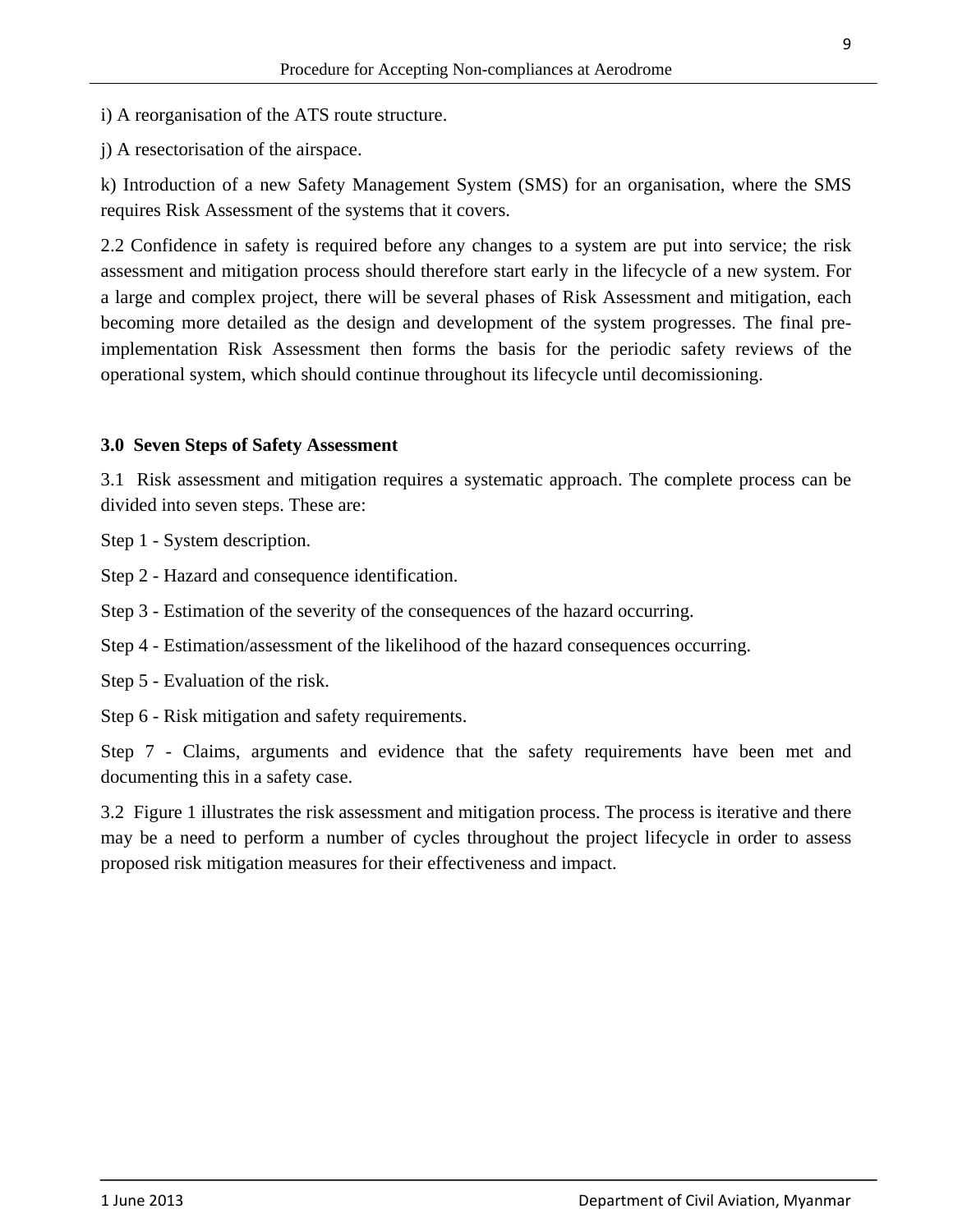

**Figure 1** The Seven- Step Approach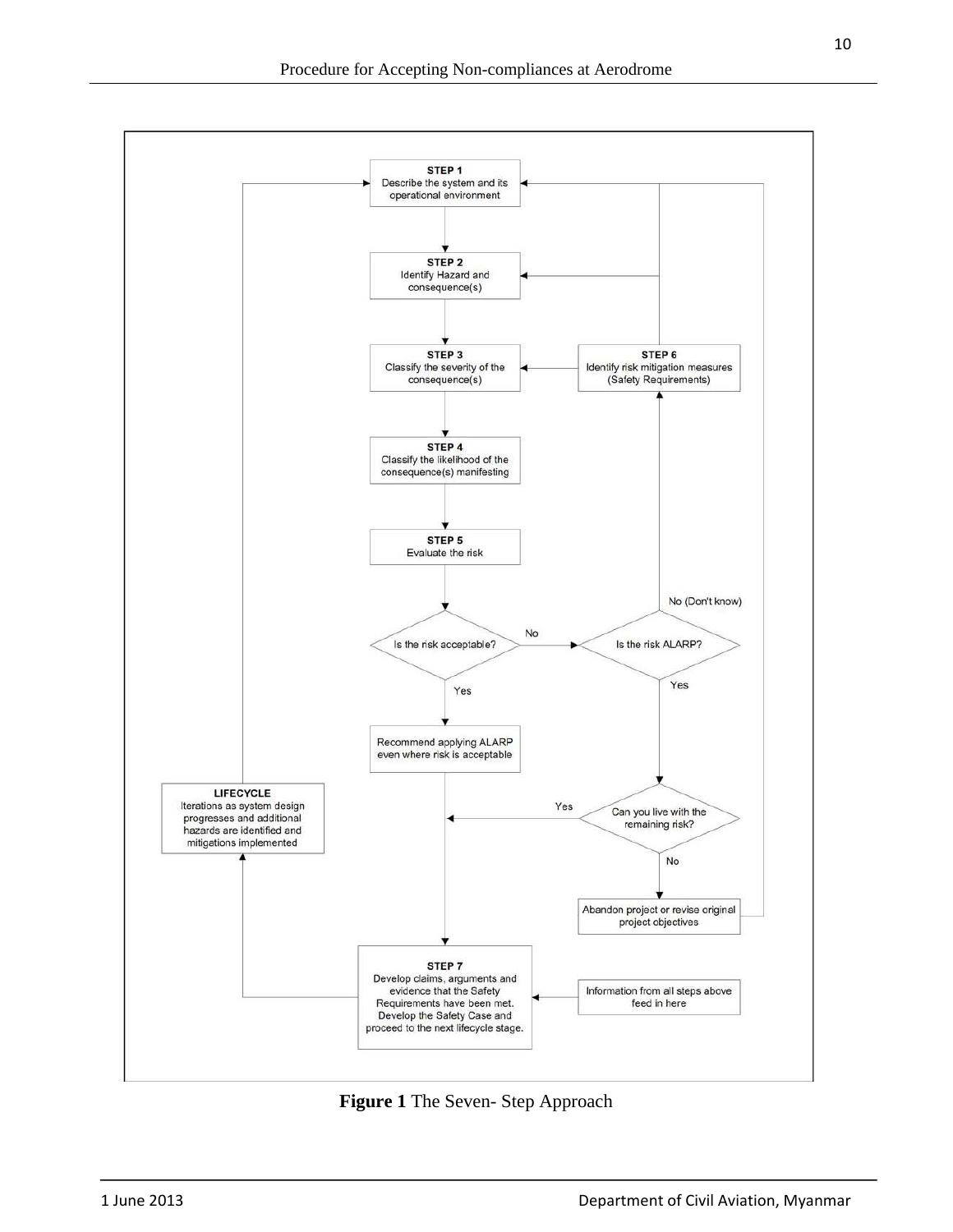| <b>Probability of occurrence</b> |                                                           |              |  |  |
|----------------------------------|-----------------------------------------------------------|--------------|--|--|
| <b>Qualitative definition</b>    | <b>Meaning (example)</b>                                  | <b>Value</b> |  |  |
| Frequent                         | Likely to occur many times (has occurred<br>frequently)   | 5            |  |  |
| Occasional                       | Likely to occur some times (has occurred<br>infrequently) |              |  |  |
| Remote                           | Unlikely, but possible to occur (has occurred<br>rarely)  | 3            |  |  |
| Improbable                       | Very unlikely to occur (not known to have<br>occurred)    | 2            |  |  |
| Extremely improbable             | Almost inconceivable that the event will<br>occur         |              |  |  |

# Table 1: Safety Risk Probability Table

# . Table 2: Safety Risk Severity Table

| <b>Severity of occurrences</b>               |                                                                                                                                                                                                                                                                                                                   |              |  |  |
|----------------------------------------------|-------------------------------------------------------------------------------------------------------------------------------------------------------------------------------------------------------------------------------------------------------------------------------------------------------------------|--------------|--|--|
| <b>Meaning</b><br><b>Aviation definition</b> |                                                                                                                                                                                                                                                                                                                   |              |  |  |
| Catastrophic                                 | Equipment destroyed<br>Multiple deaths                                                                                                                                                                                                                                                                            | $\mathbf{A}$ |  |  |
| Hazardous                                    | A large reduction in safety margins, physical distress or<br>$\bullet$<br>a workload such that the operators cannot be relied upon<br>to perform their tasks accurately or completely.<br>Serious injury or death to a number of people.<br>٠<br>Major equipment damage                                           | B            |  |  |
| Major                                        | A significant reduction in safety margins, a reduction in<br>$\bullet$<br>the ability of the operators to cope with adverse<br>operating conditions as a result of increase in workload,<br>or as a result of conditions impairing their efficiency.<br>Serious incident.<br>$\bullet$<br>Injury to persons.<br>٠ | C            |  |  |
| Minor                                        | Nuisance.<br>$\bullet$<br>Operating limitations.<br>$\bullet$<br>Use of alternate procedures.<br>$\bullet$<br>Minor incident.<br>$\bullet$                                                                                                                                                                        | D            |  |  |
| Negligible                                   | Little consequences                                                                                                                                                                                                                                                                                               | E            |  |  |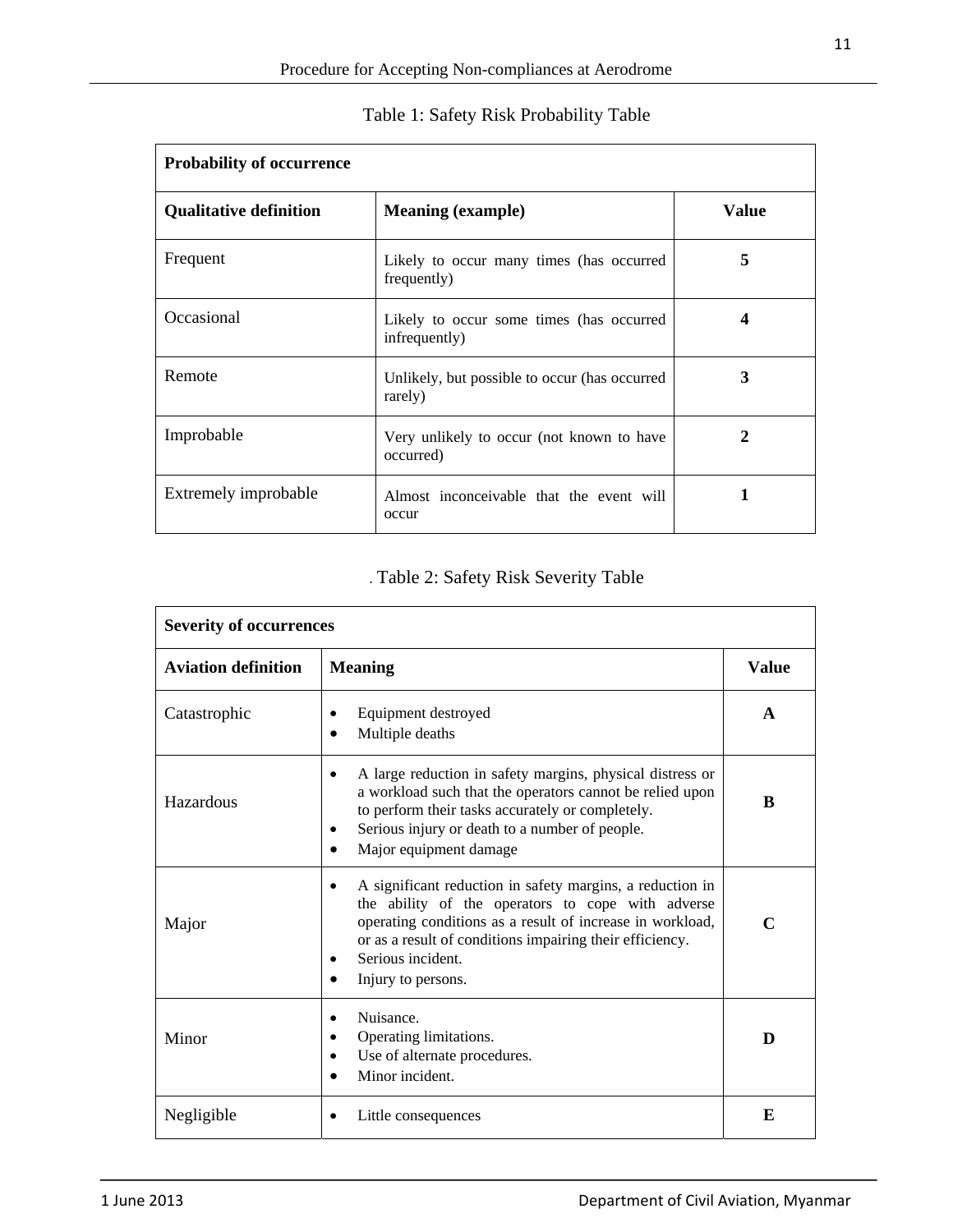|                                     |                   | <b>Risk severity</b> |            |            |                 |
|-------------------------------------|-------------------|----------------------|------------|------------|-----------------|
| <b>Risk</b><br>probability          | Catastrophic<br>А | Hazardous<br>в       | Major<br>С | Minor<br>D | Negligible<br>Ε |
| 5<br>Frequent                       | 5A                | 5B                   | <b>5C</b>  | 5D         | 5E              |
| Occasional<br>4                     | 4A                | 4B                   | 4C         | 40         | 4E              |
| 3<br>Remote                         | 3A                | 3B                   | 3C         | 3D         | 3E              |
| Improbable<br>2                     | 2A                | 2Β                   | 2C         | 2D         | 2E              |
| <b>Extremely</b><br>1<br>improbable |                   | E                    | 1C         | 1 D        | <b>1E</b>       |

. Table 3: Safety Risk Index Matrix

Table 4: Safety Risk Tolerability/Acceptability Matrix

| <b>Risk Index</b>          | <b>Acceptability/Action Required</b>                                                                                                                                                     |
|----------------------------|------------------------------------------------------------------------------------------------------------------------------------------------------------------------------------------|
| 5A, 5B, 5C, 4A, 4B, 3A     | STOP: Unacceptable under the existing<br>circumstances. Do not permit any operation until<br>sufficient control measures have been implemented<br>to reduce risk to an acceptable level. |
| 5D, 5E, 4C, 3B, 3C, 2A, 2B | Management attention and approval of risk control/<br>mitigation actions required.                                                                                                       |
| 4D, 4E, 3D, 2C, 1A, 1B     | Acceptable after review of the operation                                                                                                                                                 |
| 3E, 2D, 2E, 1C, 1D, 1E     | Acceptable                                                                                                                                                                               |